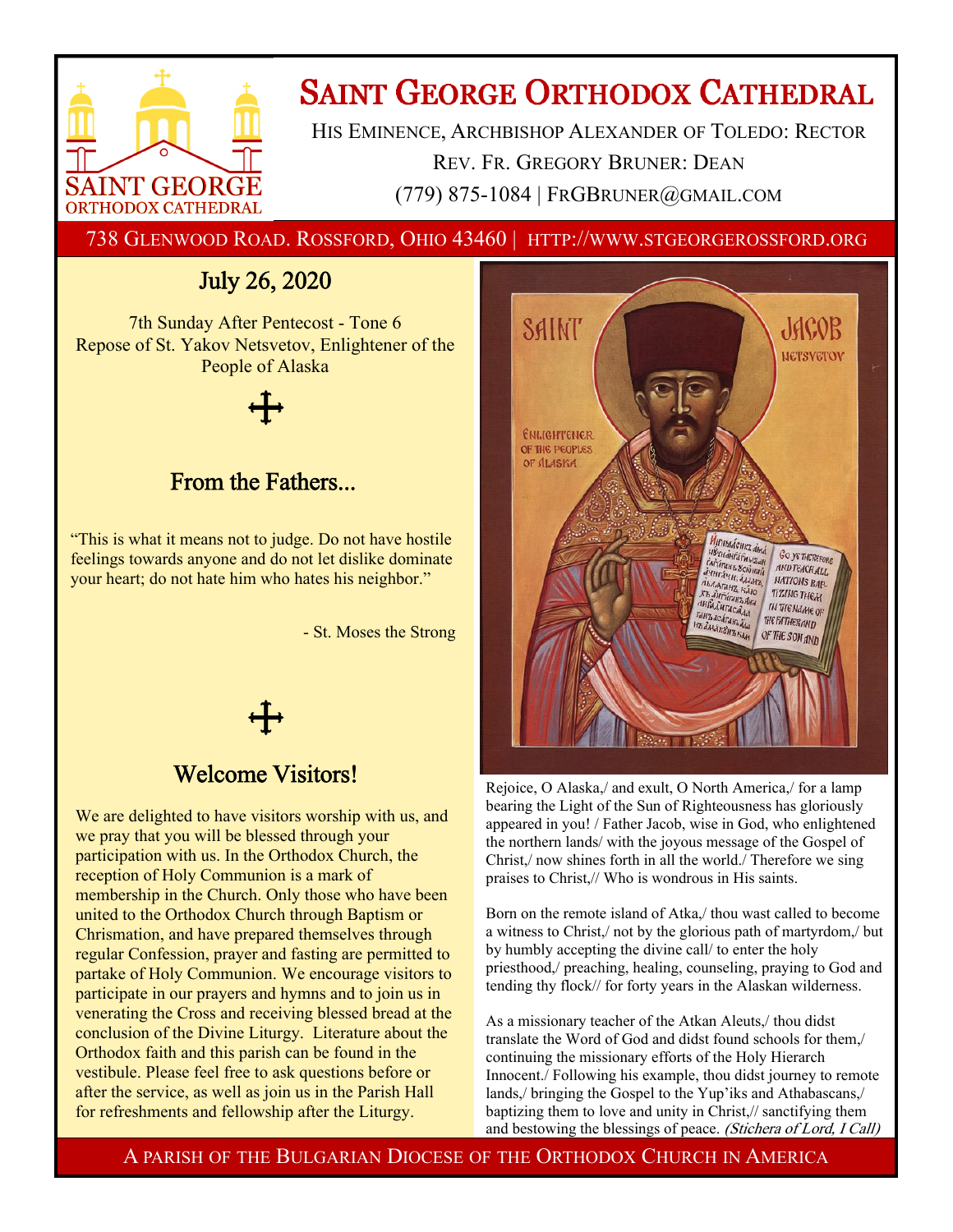### TODAY'S WORSHIP - HYMNS AND SCRIPTURE READINGS

#### Resurrection Troparion in Tone 6

The Angelic Powers were at Thy tomb;/ the guards became as dead men./ Mary stood by Thy grave,/ seeking Thy most pure body./ Thou didst capture hell not being tempted by it./ Thou didst come to the Virgin, granting life./ O Lord, Who didst rise from the dead,// glory to Thee.

#### St. Jacob Troparion in Tone 4

O righteous Father Jacob,/ adornment of Atka and the Yukon Delta;/ thou didst offer thyself as a living sacrifice/ to bring light to a searching people./ Offspring of Russian America,/ flower of brotherly unity,/ healer of sickness and terror of demons:/ O Holy Father Jacob,// pray to Christ God that our souls may be saved!

#### Resurrection Kontakion in Tone 6

When Christ God the Giver of Life,/ raised all of the dead from the valleys of misery with His mighty hand,/ He bestowed resurrection on the human race.// He is the Savior of all, the Resurrection, the Life, and the God of all.

#### Epistle: Romans 15:1-7

We then who are strong ought to bear with the scruples of the weak, and not to please ourselves. Let each of us please his neighbor for his good, leading to edification. For even Christ did not please Himself; but as it is written, "The reproaches of those who reproached You fell on Me." For whatever things were written before were written for our learning, that we through the patience and comfort of the Scriptures might have hope.

Now may the God of patience and comfort grant you to be like-minded toward one another, according to Christ Jesus, that you may with one mind and one mouth glorify the God and Father of our Lord Jesus Christ.

Therefore receive one another, just as Christ also received us, to the glory of God.

Glory to the Father and to the Son and to the Holy Spirit

#### St. Jacob Kontakion in Tone 3

O Holy Father Jacob,/ teacher of the knowledge of God,/ thou didst reveal thy love for thy people,/ taking up thy cross and following Christ,/ enduring hardships like the Apostle Paul./ Pray on our behalf to Christ our God// to grant us great mercy!

Now and ever and unto ages of ages. Amen.

#### Steadfast Protectress of Christians in Tone 6

Steadfast Protectress of Christians,/ constant advocate before the Creator;/ despise not the entreating cries of us sinners,/ but in your goodness come speedily to help us who call on you in faith./ Hasten to hear our petition and to intercede for us, O Theotokos,/ for you always protect those who honor you!

#### Gospel: Matthew 9:27-35

When Jesus departed from there, two blind men followed Him, crying out and saying, "Son of David, have mercy on us!"

And when He had come into the house, the blind men came to Him. And Jesus said to them, "Do you believe that I am able to do this?" They said to Him, "Yes, Lord." Then He touched their eyes, saying, "According to your faith let it be to you." And their eyes were opened. And Jesus sternly warned them, saying, "See that no one knows it." But when they had departed, they spread the news about Him in all that country.

As they went out, behold, they brought to Him a man, mute and demon-possessed. And when the demon was cast out, the mute spoke. And the multitudes marveled, saying, "It was never seen like this in Israel!" But the Pharisees said, "He casts out demons by the ruler of the demons."

Then Jesus went about all the cities and villages, teaching in their synagogues, preaching the gospel of the kingdom, and healing every sickness and every disease among the people.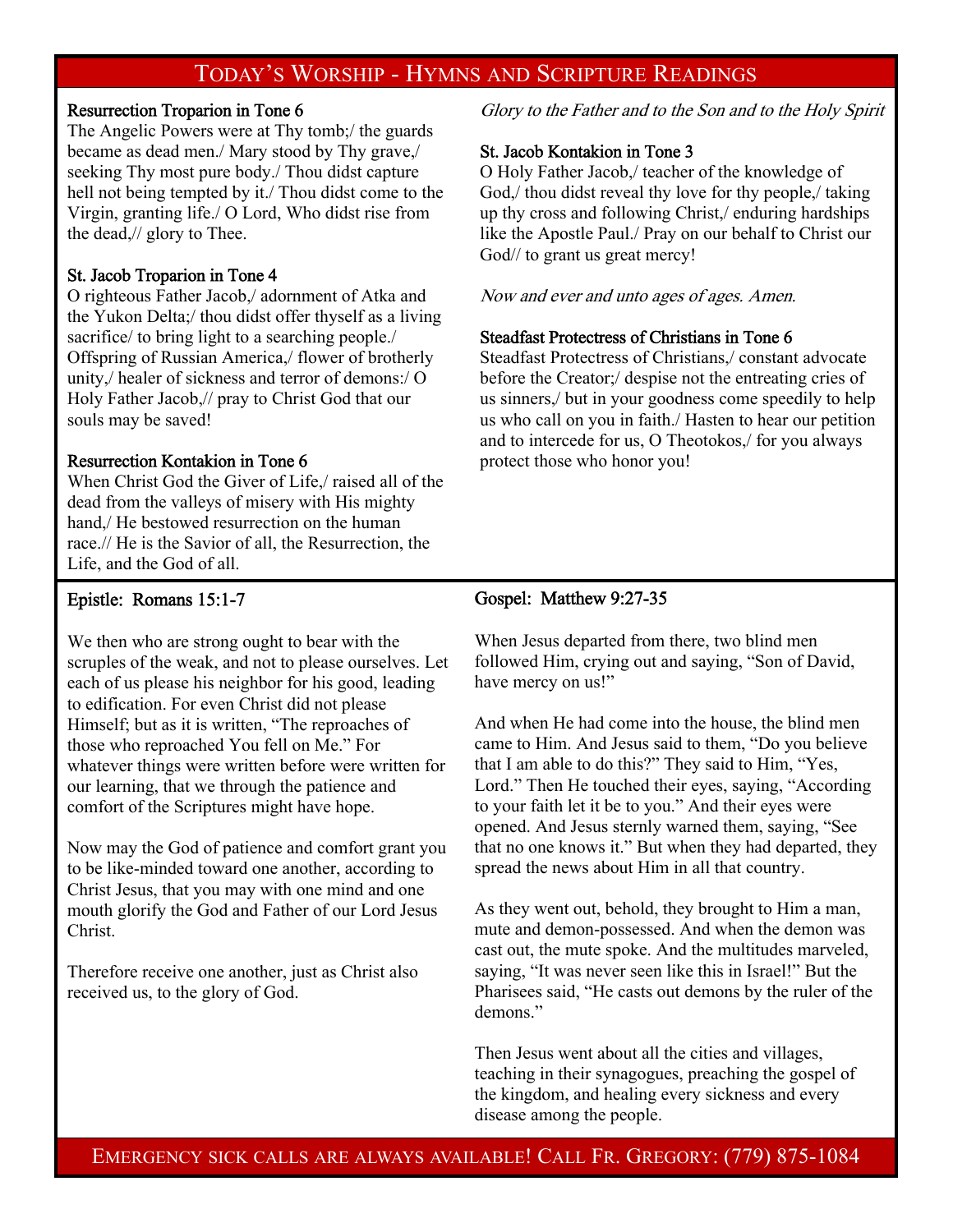### THIS WEEK AND LIFE IN CHRIST

## Sunday, July 26th

#### 10:00 AM Divine Liturgy (Livestream and In Person)

Hieromartys Hermolaus at Nicomedia Martyr Parasceva of Rome Repose of St. Jacob Netsvetov, Enlightener of Alaska Romans 15:1-7, Philippians 3:7-14 Matthew 9:27-35, Mark 10:39-31, 42-45

#### Monday, July 27th 7:00 PM Adult Education (Online)

Holy Greatmartyr and Healer Panteleimon Holy Equal-to-the-Apostles Clement or Ochrid 1 Corinthians 9:13-18, 2 Timothy 2:1-10 Matthew 16:1-6, John 15:17-16:2

#### Tuesday, July 28th

-

f

-

Holy Apostles of the Seventy: Prochorus, Nicanor, Timon Martyr Julian of Dalmatia 1 Corinthians 10:5-12, Matthew 16:6-12

#### Wednesday, July 29th

Martyr Callinicus of Gangra in Asia Minor Virgin-Martyr Seraphima of Antioch 1 Corinthians 10:12-22, Matthew 16:20-24

#### Thursday, July 30th

Apostles Silas and Silvanus of the Seventy Hieromartyr Valentine, Bishop of Interamna in Italy 1 Corinthians 10:28-11:7, Matthew 16:24-28

#### Friday, July 31st

Forefeast of the Procession of the Lifegiving Cross Righteous Joseph of Arimathea 1 Corinthians 11:8-22, Romans 13:1-10 Matthew 17:10-18, Matthew 12:30-37

#### Saturday, August 1st 5:00 PM Great Vespers (Livestream and In Person)

Procession of the Honorable Wood of the Cross Holy Seven Maccabean Martyrs 1 Corinthians 1:18-24, Hebrews 11:33-12:2 John 19:6-11, 13-20, 25-28, 30-35 Matthew 10:32-36, 11:1

### Sunday, August 2nd

#### 10:00 AM Divine Liturgy (Livestream and In Person) Translation of the Relics of the Protomartyr Stephen

Hieromartyr Stephen, People of Rome 1 Corinthians 1:10-18, Matthew 14:14-22

#### To Bring Light to a Searching People



The Church celebrates the memory of Saint Jacob Netsvetov, Enlightener of the Peoples of Alaska. Like Saint Paul, he suffered greatly for the faith, but never stopped teaching, guiding, and ministering to people with Christian love.

I Corinthians 15: 12-19 makes it clear that Saint Paul discovered some wrong beliefs

among the Corinthians Christians. He seems to have found it necessary to remind them of the most basic Christian teaching, the Resurrection of Jesus Christ, for he exclaims, "Now if Christ is preached as raised from the dead, how can some of you say that there is no resurrection of the dead?" How frustrating it must have been for Paul to realize that, if this was what some believers had accepted as true, "our preaching is in vain." Worse yet, he warns the Corinthians, if this is what you have come to believe, "your faith is in vain."

That would mean that Paul "would be found to be misrepresenting" God as One who is powerful enough to raise His Son, and who loves us enough to forgive our sins through that resurrection. So, if Christ was not raised, "your faith is futile and you are still in your sins." Those we love who died before us "have perished" rather than having "fallen asleep in Christ" to await the resurrection and judgment of all humankind.

So Paul worked tirelessly, trying to make sure that Christians in the young churches really understood and believed in the Resurrection of Christ, and its meaning for their eternal destiny. His purpose was similar to that of Saint Jacob, born in 1802 on Atka Island, part of the Aleutian Chain. Both men felt the urgent need to present the truth about Jesus Christ, and both suffered and sacrificed to do so.

Having graduated from the seminary in Irkutsk, the newlyordained Father Jacob arrived in Alaska with his wife and his father in 1829 after a voyage of over a year. The mission territory he was assigned to cover stretched over nearly 2000 miles. Like Saint Paul, he traveled hundreds of miles to reach those who needed to hear the message of the Gospel. Like Paul who supported himself as a tentmaker, Father Jacob hunted and fished to feed himself and his family. He was maligned, falsely accused, troubled by health problems, and frequently exhausted just as Paul was. There may have been times when the people he encountered resisted the Gospel message, either by rejecting it or misunderstanding it, so that he too felt that his "preaching [was] in vain." Within seven years of his arrival in Alaska, his wife and father both died, and the family home burned down.

The Kontakion for Saint Jacob compares him to Saint Paul, for both took up the cross, followed Christ, and endured hardships. The words of the Troparion for Saint Jacob also seem appropriate for both: "You offered yourself as a living sacrifice to bring light to a searching people."

### HAVE A QUESTION OR NEED TO CHAT? CALL OR EMAIL FR. GREGORY.